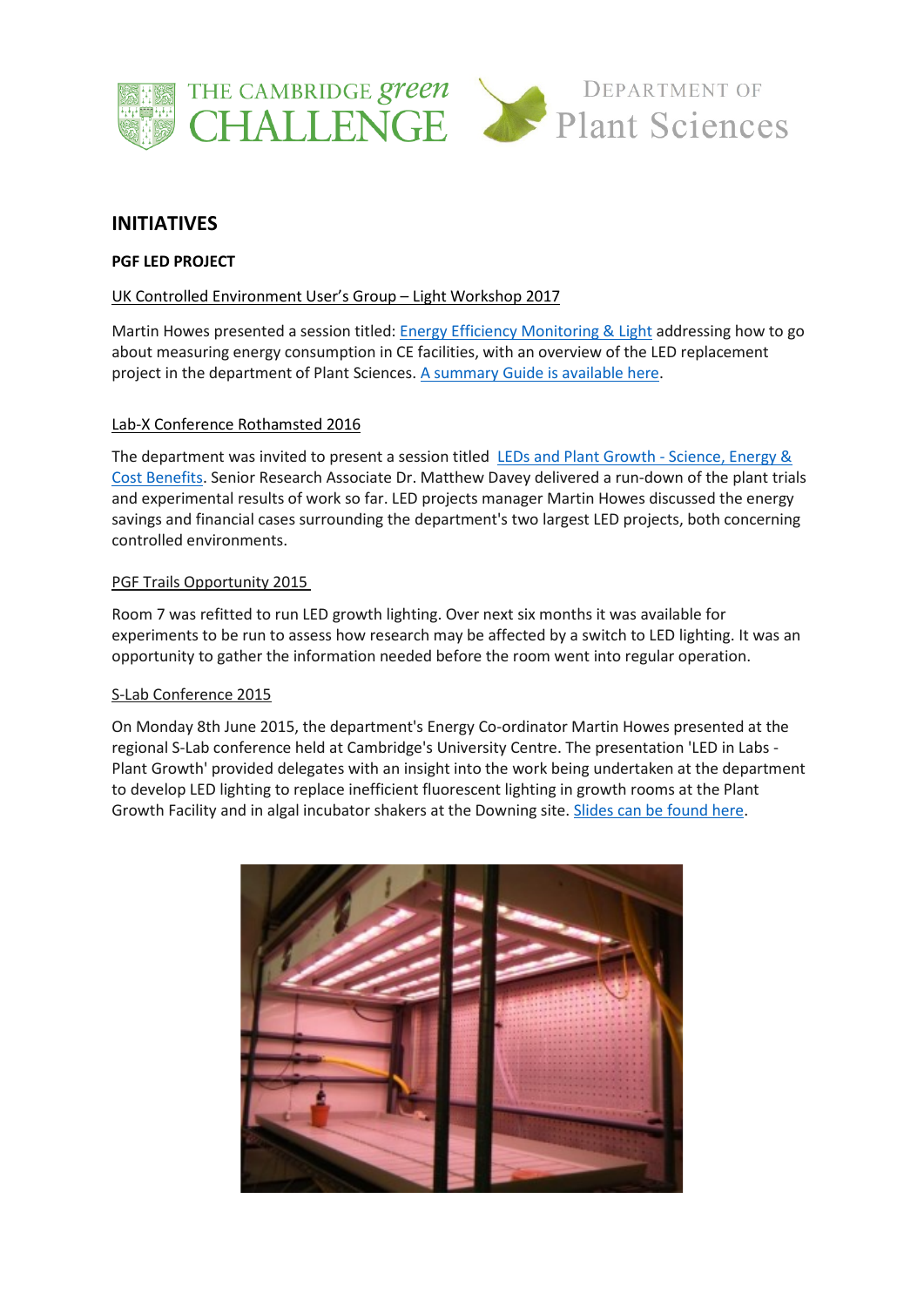### GREEN LABS

# Green Labs Initiative Launched at Plant Sciences 2016

On Thursday 25th February, Plant Sciences hosted the first event of the Environment & Energy's [Green Labs initiative.](https://www.environment.admin.cam.ac.uk/green-labs) This programme is tackling the environmental impact of notoriously energy-intensive scientific research labs and practices. All without compromising the research.

Attendees came from a variety of university department's to find out how the university's [Energy](https://www.environment.admin.cam.ac.uk/ecrp)  [and Carbon Reduction Project \(ECRP\)](https://www.environment.admin.cam.ac.uk/ecrp) can help them to finance innovative technologies that reduce their energy and carbon consumption.

### THERMAL IMAGING SURVEY

#### Living Lab Promo Video

This promotional video made by the Living Laboratory for Sustainability initiative highlights the thermal imaging project[. View the promotional video here.](https://www.youtube.com/watch?v=JBYn5cjzXWI)

#### Living Lab Celebration Event 2016

Martin Howes, Energy Co-ordinator was invited to speak at a celebration event for the University's Living Lab Initiative, following the successful thermal imaging survey project that was run along with Living Lab and Cambridge University Environmental Consulting Society (CUECS). The department was also represented by Dr. Ed Tanner who ran a project with students auditing the waste produced by departments and discarded into council collected bins.

# Thermal Imaging Survey 2015

On the evening of Wednesday 9th March volunteers with CU Environmental Consulting Society (CUECS) conducted a thermal imaging survey of our main department building. Using a camera that picks up infra-red light we were able to see all the parts of the building that lose heat. Unsurprisingly, old windows with warped frames and single glazing showed a lot of waste. So did extract fans and external doors. We can now use this to target improvements to the building's efficiency. [Read the report](https://www.plantsci.cam.ac.uk/system/files/documents/PlantSciThermalImagingSurveyReport03.16.pdf) here.

# Thermal Imaging Survey Training 2015

On Tuesday 16th February 2015, students visited the department to receive training on using thermal imaging cameras. The event was run by the department, the LivingLabs initiative of the university's Environment & Energy section, Cambridge Carbon Footprint, and the Cambridge University Environmental Consulting Society. Read about it in this article by the sustainability team: [Hot under the 'colour'!](https://www.environment.admin.cam.ac.uk/news/hot-under-colour)

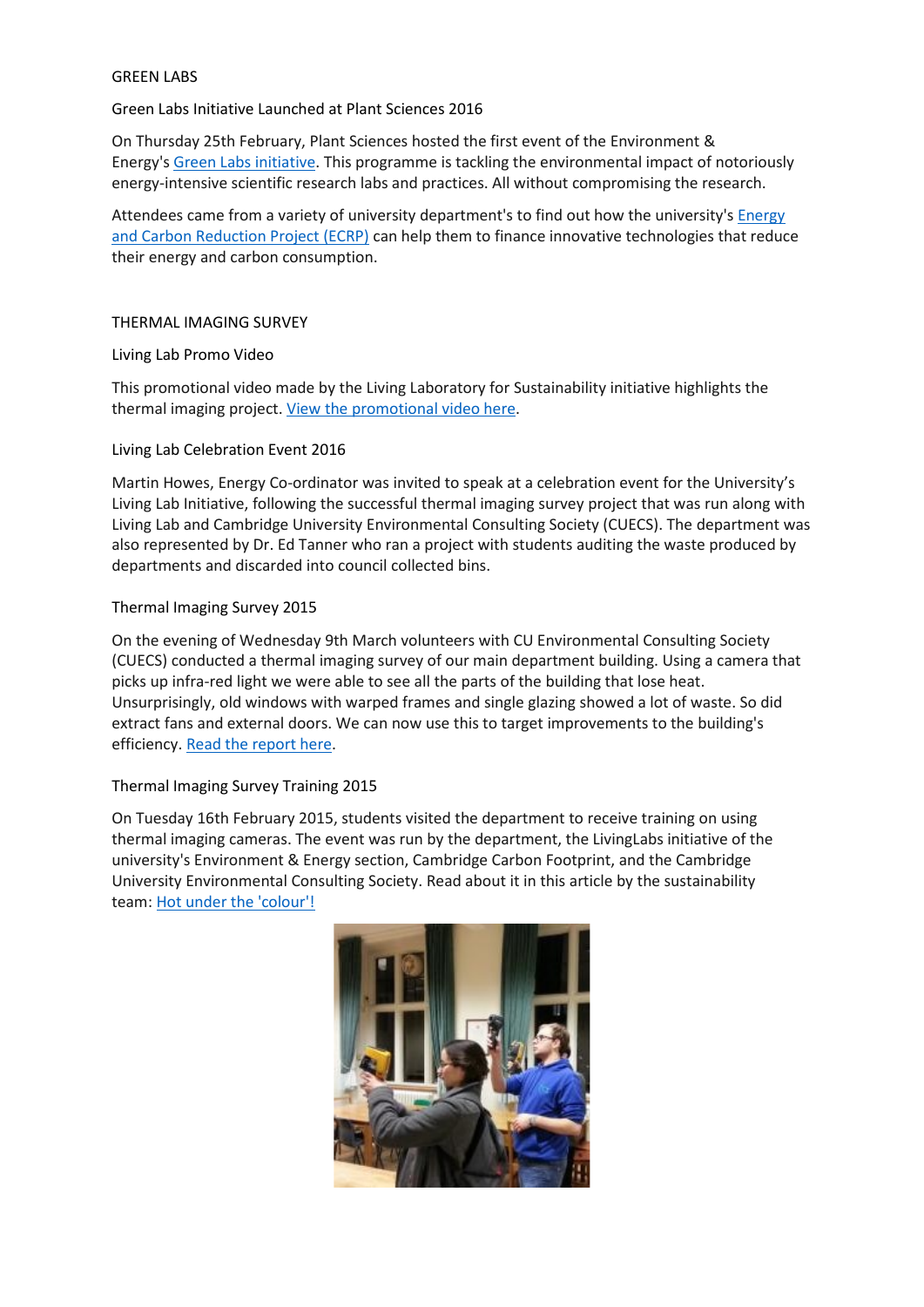# **IMPACT**

# CHRISTMAS SHUTDOWN

# Shutdown 2017

In 10 days, the shutdown saved over £1,000 worth of electricity, gas and water, the equivalent to 4 tonnes of carbon being prevented from reaching our atmosphere. That is the weight of a Hippopotamus.

The top labs for energy savings were:

|                | Group                 | % reduction in<br>electricity usage | $CO2e$ emissions<br>saved in ten days |
|----------------|-----------------------|-------------------------------------|---------------------------------------|
| 1              | Carr                  | 29%                                 | 130 kg                                |
| $\overline{2}$ | Hibberd               | 21%                                 | 70 kg                                 |
| 3              | Gilligan & Cunniffe   | 20%                                 | 40 kg                                 |
| 4              | Haseloff              | 17%                                 | 140 kg                                |
| 5              | Baulcombe & Henderson | 16%                                 | 230 kg                                |
| 6              | Griffiths             | 15%                                 | 80 kg                                 |
| 7              | Smith                 | 15%                                 | 150 kg                                |
| 8              | Glover                | 14%                                 | 50 kg                                 |
| 9              | Davies & Webb         | 13%                                 | 60 kg                                 |

# Shutdown 2016

£1,000 in electricity alone was saved during the 2016 ten-day shutdown. The carbon dioxide emissions that were prevented would offset a trip for a family of four to New York.

Currently, seven labs in the department are having their electricity usage monitored. All reduced their usage by over 20% over the Christmas shutdown. The standout performer was the Physiological Ecology (Griffiths) group which reduced their emissions by 48%! The equivalent to a road trip from Cambridge to Rome and back.

# ENERGY AUDIT

# After Hours Energy Audit 2016

Between 21.00 – 23.00 on Tuesday 26th April 2016, Energy Co-ordinator Martin Howes conducted a walk-around energy audit of the Plant Sciences department building. A [one-page report summary](https://www.plantsci.cam.ac.uk/system/files/documents/after-hours-energy-audit-report-28-04-2016.pdf)  [can be read here.](https://www.plantsci.cam.ac.uk/system/files/documents/after-hours-energy-audit-report-28-04-2016.pdf)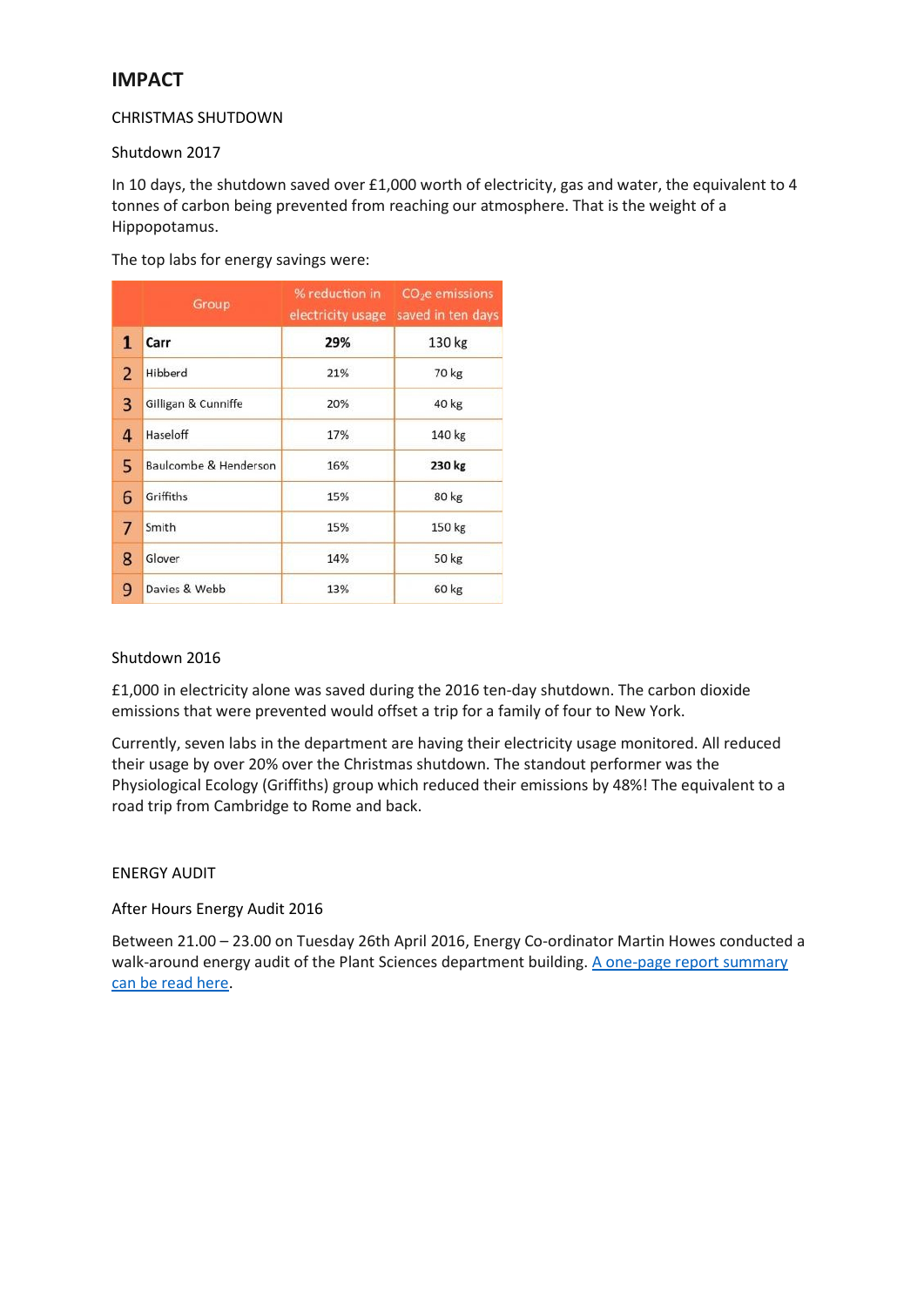# **AWARDS**

The Department received or were shortlisted for the following awards for sustainability.

Green Impact Awards

- Green Impact Gold Labs Award 2017 received
- Green Impact Silver Labs Award 2016 received
- Green Impact Gold Award 2016 received
- Green Impact Silver Award 2015 received
- Green Impact Bronze Award 2013 received



Green Gown Awards

- EAUC Green Gown Awards 2016 (Sustainability Professional Category) Shortlisted
- EAUC Green Gown Awards 2015 (Research & Development Category) Highly Commended



S-Lab Awards

• S-Labs Awards 2016 (Laboratory Environmental Improvement Category) – Shortlisted